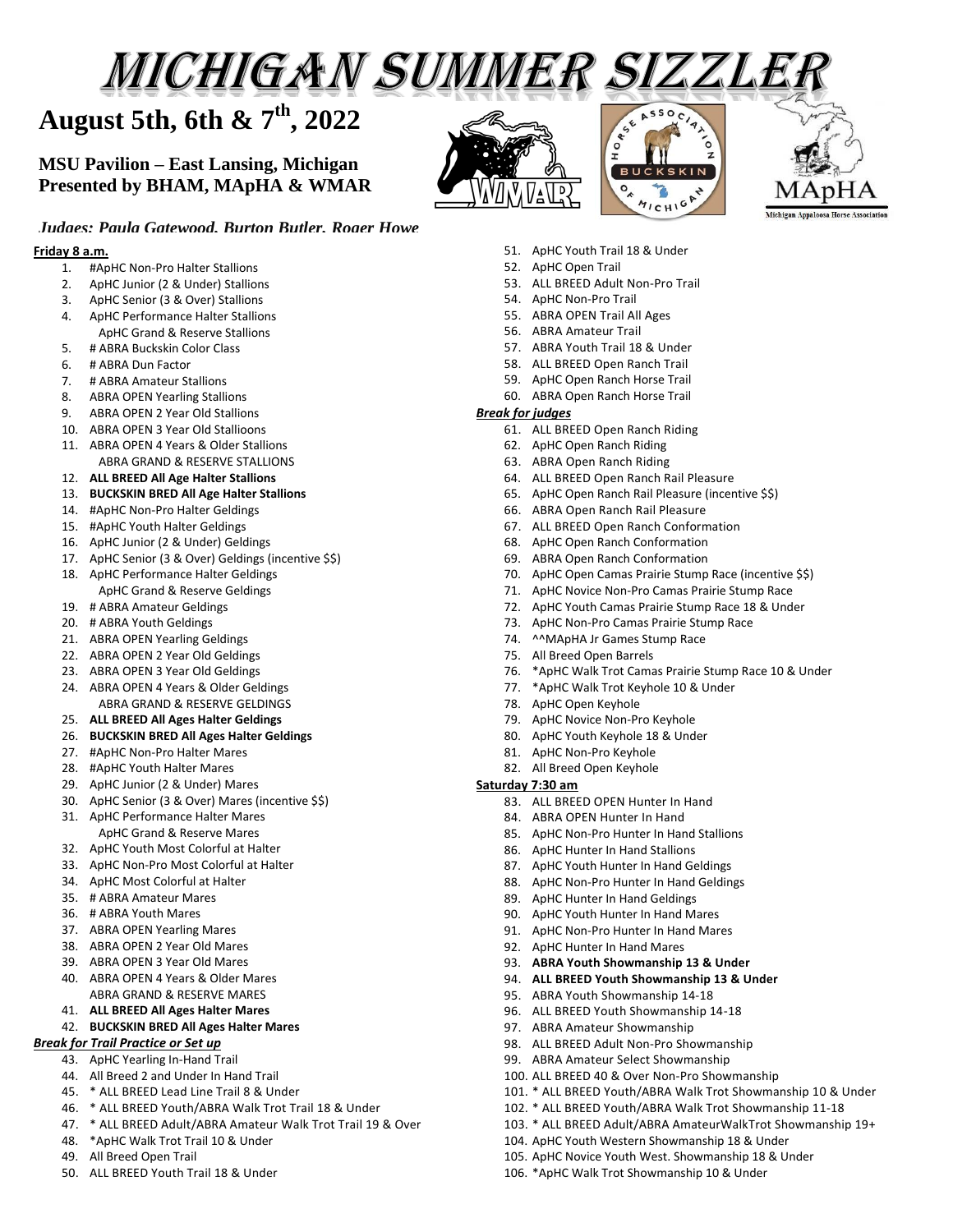107. ApHC Non-Pro Western Showmanship 108. ApHC Novice Non-Pro Western Showmanship 109. ApHC Limited Non-Pro Western Showmanship 110. ApHC Masters Non-Pro Western Showmanship 111. ApHC Youth English Showmanship 18 & Under 112. ApHC Lead Line 6 & Under *Lunch Break* 113. ApHC 3 Yr. Old Snaffle Bit Hunter Under Saddle 114. >ALL BREED OPEN Walk Trot Green Horse Hunter Under Saddle 115. **ABRA OPEN Hunter Under Saddle Sr. Horse** 116. **BUCKSKIN BRED Hunter Under Saddle Sr. Horse** 117. ALL BREED Hunter Under Saddle Sr. Horse 118. **ABRA Youth Hunter Under Saddle 13 & Under** 119. **ALL BREED Youth Hunter Under Saddle 13 & Under** 120. ABRA Youth Hunter Under Saddle 14-18 121. ALL BREED Youth Hunter Under Saddle 14-18 122. ApHC Youth Hunter Under Saddle 18 & Under 123. ApHC Novice Youth Hunter Under Saddle 18 & Under 124. **ABRA OPEN Hunter Under Saddle Jr. Horse (5 & Under)** 125. **BUCKSKIN BRED Hunter Under Saddle Jr. Horse (5 & Under)** 126. ALL BREED Hunter Under Saddle Jr. Horse (5 & Under) 127. ApHC 2 Year Old Snaffle Bit Hunter Under Saddle 128. \*ALL BREED Youth/ABRA WalkTrot Hunter Under Saddle 10&Under 129. \*ALL BREED Youth/ABRA WalkTrot Hunter Under Saddle 11-18 130. \* ALL BREED Adult/ABRA Amateur WalkTrot Hunter Under Saddle 19+ 131. \*ApHC Walk Trot Hunter Under Saddle 10 & Under 132. \*ApHC Non Pro Walk Trot Hunter Under Saddle 133. ApHC Junior Hunter Under Saddle (incentive \$\$) 134. ABRA Amateur Hunter Under Saddle 135. ALL BREED Adult Non-Pro Hunter Under Saddle 136. ALL BREED 40 & Over Non-Pro Hunter Under Saddle 137. ApHC Non-Pro Hunter Under Saddle 138. ApHC Novice Non-Pro Hunter Under Saddle 139. ApHC Limited Non-Pro Hunter Under Saddle 140. ApHC Masters Non-Pro Hunter Under Saddle 141. ABRA OPEN English Discipline Rail 142. ALL BREED OPEN English Discipline Rail 143. ApHC Senior Hunter Under Saddle (incentive \$\$) 144. \*ALL BREED Youth/ABRA WalkTrot HuntSeat Equitation 10&Under 145. \* ALL BREED Youth/ABRA WalkTrot HuntSeat Equitation 11-18 146. \* ALL BREED Adult/ABRA Amateur WalkTrot HuntSeat Equitation 19+ 147. \*ApHC Walk Trot Hunt Seat Equitation 10 & Under 148. \*ApHC Non Pro Walk Trot Hunt Seat Equitation 149. **ABRA Youth Hunt Seat Equitation 13 & Under** 150. **ALL BREED Youth Hunt Seat Equitation 13 & Under** 151. ABRA Youth Hunt Seat Equitation 14-18 152. ALL BREED Youth Hunt Seat Equitation 14-18 153. ApHC Youth Hunt Seat Equitation 18 & Under 154. ApHC Novice Youth Hunt Seat Equitation 18 & Under 155. ^ ABRA Amateur Hunt Seat Equitation 156. ALL BREED Adult Non-Pro Hunt Seat Equitation 157. ALL BREED 40 & Over Non-Pro Hunt Seat Equitation 158. ApHC Non-Pro Hunt Seat Equitation 159. ApHC Novice Non-Pro Hunt Seat Equitation 160. ApHC Limited Non-Pro Hunt Seat Equitation 161. ApHC Masters Non-Pro Hunt Seat Equitation 162. ApHC Open Figure Eight Stakes 163. ApHC Novice Non-Pro Figure Eight Stakes 164. ApHC Youth Figure Eight Stakes 18 & Under 165. ApHC Non-Pro Figure Eight Stakes 166. All Breed Open Figure 8 Stakes 167. \*ApHC Walk Trot Figure Eight Stakes 10 & Under 168. \*ApHC Walk Trot Nez Perce Stake Race 10 & Under 169. ApHC Open Nez Perce Stake Race (incentive \$\$) 170. ApHC Novice Non-Pro Nez Perce Stake Race 171. ApHC Youth Nez Perce Stake Race 18 & Under 172. ApHC Non-Pro Nez Perce Stake Race **Sunday 7:30 am**  175. ApHC Open Yearling Lunge Line 176. ApHC Non-Pro Yearling Lunge Line 177. ~ ABRA OPEN Yearling Lunge Line 178. ~ ABRA OPEN 2 Year Old Lunge Line 179. ALL BREED Open Lunge Line 2 & Under 180. ApHC Open Reining 181. ApHC Youth Reining 182. ApHC Non-Pro Reining 183. ApHC Open Western Riding 184. ApHC Youth Western Riding 18 & Under 185. ApHC Non-Pro Western Riding 186. ALL BREED Lead Line 8 & Under *Lunch Break* 187. ApHC 2 Year Old Snaffle Bit Western Pleasure 188. ApHC Youth Bareback Equitation 18 & Under 189. ApHC Non-Pro Bareback Equitation 190. >ALL BREED OPEN Walk Trot Green Horse Western Pleasure 191. **ABRA OPEN Western Pleasure Sr. Horse** 192. **BUCKSKIN BRED Western Pleasure Sr. Hors**e 193. ALL BREED Western Pleasure Sr. Horse 194. **ABRA OPEN Western Pleasure Jr. Horse (5 & Under)** 195. **BUCKSKIN BRED Western Pleasure Jr. Horse (5 & Under)** 196. ALL BREED Western Pleasure Jr. Horse (5 & Under) 197. \*ALL BREED Youth/ABRA WalkTrot Western Pleasure 10 & Under 198. \* ALL BREED Youth/ABRA Walk Trot Western Pleasure 11-18 199. \* ALL BREED Adult/ABRA Amateur WalkTrot Western Pleasure 19+ 200. \*ApHC Walk Trot Western Pleasure 10 & Under 201. \*ApHC Non-Pro Walk Trot Western Pleasure 202. ApHC 3 Year Old Snaffle Bit Western Pleasure 203. **ABRA Youth Western Pleasure 13 & Under** 204. **ALL BREED Youth Western Pleasure 13 & Under** 205. ABRA Youth Western Pleasure 14-18 206. ALL BREED Youth Western Pleasure 14-18 207. ApHC Youth Western Pleasure 18 & Under 208. ApHC Novice Youth Western Pleasure 18 & Under 209. ApHC Senior Western Pleasure (incentive \$\$) 210. ABRA Amateur Western Pleasure 211. ALL BREED Adult Non-Pro Western Pleasure 212. ABRA Amateur Select Western Pleasure 213. ALL BREED 40 & Over Non-Pro Western Pleasure 214. ApHC Non-Pro Western Pleasure 215. ApHC Novice Non-Pro Western Pleasure 216. ApHC Limited Non-Pro Western Pleasure 217. ApHC Masters Non-Pro Western Pleasure 218. ABRA OPEN Western Discipline Rail 219. ALL BREED OPEN Western Discipline Rail 220. ApHC Junior Western Pleasure (incentive \$\$) 221. \*ALL BREED Youth/ABRA WalkTrot Wstn Horsemanship 10&Under 222. \* ALL BREED Youth/ABRA Walk Trot Western Horsemanship 11-18 223. \*ALL BREED Adult/ABRA Amateur WalkTrot Western Horsemanship 19+ 224. \*ApHC Walk Trot Western Horsemanship 10 & Under 225. \*ApHC Non-Pro Walk Trot Western Horsemanship 226. **ABRA Youth Western Horsemanship 13 & Under** 227. **ALL BREED Youth Western Horsemanship 13 & Under**  228. ABRA Youth Western Horsemanship 14-18 229. ALL BREED Youth Western Horsemanship 14-18 230. ApHC Youth Western Horsemanship 18 & Under 231. ApHC Novice Youth Western Horsemanship 18 & Under 232. ^ ABRA Amateur Western Horsemanship 233. ALL BREED Adult Non-Pro Western Horsemanship 234. ABRA Amateur Select Western Horsemanship 235. ALL BREED 40 & Over Non-Pro Western Horsemanship 236. ApHC Non-Pro Western Horsemanship 237. ApHC Novice Non-Pro Western Horsemanship 238. ApHC Limited Non-Pro Western Horsemanship 239. ApHC Masters Non-Pro Western Horsemanship

173. ^^MApHA Jr Games Stake Race

174. All Breed Open Poles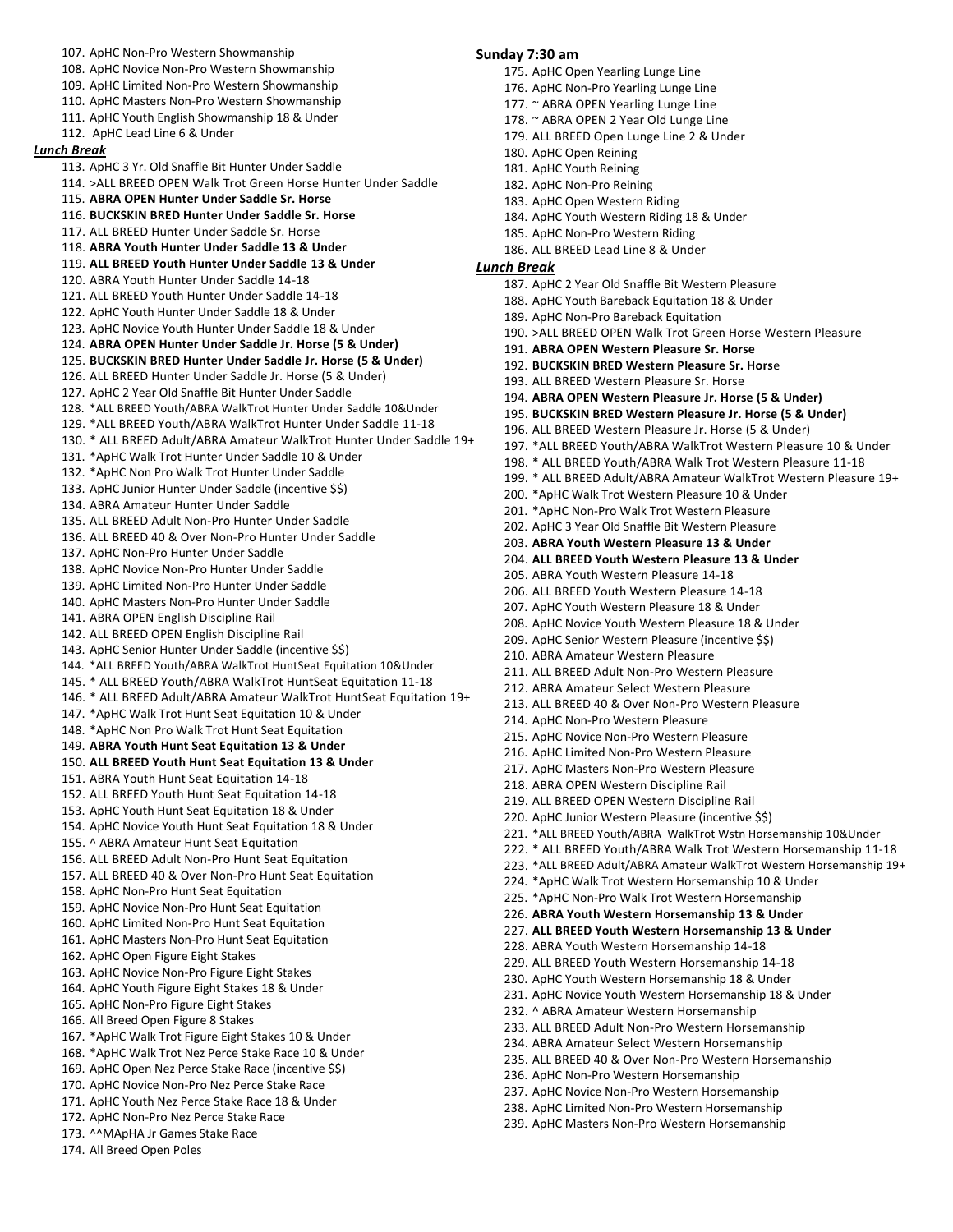# **SHOWBILL LEGEND**

#### ALL BREED CLASSES

- Classes denoted with ALL BREED indicate classes are open to all breeds

- All **bold text** classes will run together, but will be placed separately, unless otherwise stated
- # NOT eligible for GRAND & RESERVE HALTER
- ^ Mandatory pattern
- ~ Horse MAY NOT be entered in any riding class
- \* Exhibitor MAY NOT enter any 3 gaited riding class
- > Horse/Rider Combo MAY NOT be entered in 3-gaited riding classes

^^: Open to ApHC horses aged 4 - 7 years. Entry fee: \$10 per class.

# **CLASS PRICING**

**ABRA CLASS FEES:** \$15.00 per class

**All Breed CLASS FEES:** \$15.00 per class

**ApHC CLASS FEES:** \$18.00 per class plus \$3 ApHC Fee for Youth and Non Pro and \$6 ApHC Fee for Open

**ABRA youth/Amateur and All Breed BLANKET FEE:** \$90.00 includes all classes within a single division (see chart below), per one horse/rider combo

**ABRA OPEN BLANKET FEE:** \$135.00 includes all classes within the ABRA OPEN division, one horse/rider combo

**ApHC BLANKET FEE:** \$90.00 + National Point Fees (One Horse or One Rider)

**Stall Not included in any blanket fees**

## **SHOW PRICING**

**OFFICE FEE:** \$10.00 per horse

**STALL FEE:** \$55.00 per horse

**CAMPING FEE:** \$30.00 per space, per night

**TRAIL PRACTICE FEE:** \$5.00 per horse will be added to bill in office for any horse entering any Trail class. Only 1 fee per horse.

# **ABRA & All Breed WEEKEND HIGH POINT / BLANKET FEE DIVISIONS**

**ABRA & All Breed WEEKEND HIGH POINT:** \$5.00 per weekend, per division, per one horse and rider combo **\*\*Must indicate on entry form or will not be eligible\*\***

| <b>DIVISION</b>             | <b>CLASSES</b>                                                                                                                           |
|-----------------------------|------------------------------------------------------------------------------------------------------------------------------------------|
| ABRA Youth W/T 10 & Under   | (20 or 36), 46, 101, 128, 144, 197, 221                                                                                                  |
| ABRA Youth W/T 11-18        | (20 or 36), 46, 102, 129, 145, 198, 222                                                                                                  |
| ABRA Amateur W/T 19+        | (7or 19 or 35), 47, 103, 130, 146, 199, 223                                                                                              |
| ABRA 13 & Under             | (20 or 36), 57, 93, 118, 149, 203, 226                                                                                                   |
| ABRA 14-18                  | (20 or 36), 57, 95, 120, 151, 205, 228                                                                                                   |
| ABRA Amateur                | (7 or 19 or 35), 56, 97, 134, 155, 210, 232                                                                                              |
| <b>ABRA Amateur Select</b>  | (7 or 19 or 35), 56, 99, 134, 155, 212, 234                                                                                              |
| ABRA Open Horse             | (5 or 6), (8 or 9 or 10 or 11 or 21 or 22 or 23 or 24 or 37 or 38 or 39 or 40), 55, 84, (115 or 124) 141,(177 or 178), (191 or 194), 218 |
| ABRA Ranch Horse            | 60, 63, 66, 69                                                                                                                           |
|                             | ALL BREED Youth W/T 10 & under (25 or 41), 46, 101, 128, 144, 197, 221                                                                   |
| ALL BREED Youth W/T 11-18   | (25 or 41), 46, 102, 129, 145, 198, 222                                                                                                  |
| ALL BREED Adult W/T 19+     | (12 or 25 or 41), 47, 103, 130, 146, 199, 223                                                                                            |
| ALL BREED 13 & Under        | (25 or 41), 50, 94, 119, 150, 204, 227                                                                                                   |
| ALL BREED 14-18             | (25 or 41), 50, 96, 121, 152, 206, 229                                                                                                   |
| ALL BREED Adult Non-Pro     | (12 or 25 or 41), 53, 98, 135, 156, 211, 233                                                                                             |
| ALL BREED 40 & Over Non-Pro | (12 or 25 or 41), 53, 100, 136, 157, 213, 235                                                                                            |
| ALL BREED Ranch Horse       | 58, 61, 64, 67                                                                                                                           |
| ALL BREED 2 & under Horse   | 12, 25, 41, 44, 83, 179                                                                                                                  |
| ALL BREED Open Horse        | 12, 25, 41, 49, 75, 82, 83, 117, 126, 142, 166, 174, 193, 196, 219                                                                       |

# **ApHC WEEKEND HIGH POINT DIVISIONS**

| Judged Open Horse    | 2, 3, 4, 16, 17, 18, 29, 30, 31, 43, 52, 59, 62, 65, 68, 86, 89, 92, 133, 143, 175, 180, 183, 209, 220 |  |  |  |  |
|----------------------|--------------------------------------------------------------------------------------------------------|--|--|--|--|
| Open Gymkahana Horse | 70, 78, 162, 169                                                                                       |  |  |  |  |
| Non Pro              | 1, 14, 27, 54, 73, 81, 85, 88, 91, 107, 137, 158, 165, 172, 176, 182, 185, 189, 214, 236               |  |  |  |  |
| Novice Non Pro       | 71, 79, 108, 138, 159, 163, 170, 215, 237                                                              |  |  |  |  |
| Limited Non Pro      | 109, 139, 160, 216, 238                                                                                |  |  |  |  |
| Masters Non Pro      | 110.140.161.217.239                                                                                    |  |  |  |  |
| Youth Walk Trot      | 48, 76, 77, 106, 131, 147, 167, 168, 200, 224                                                          |  |  |  |  |
| Youth 18 and under   | 15, 28, 51, 72, 80, 87, 90, 104, 111, 122, 153, 164, 171, 181, 184, 188, 207, 230                      |  |  |  |  |
| Novice Youth         | 105. 123. 154. 208. 231                                                                                |  |  |  |  |